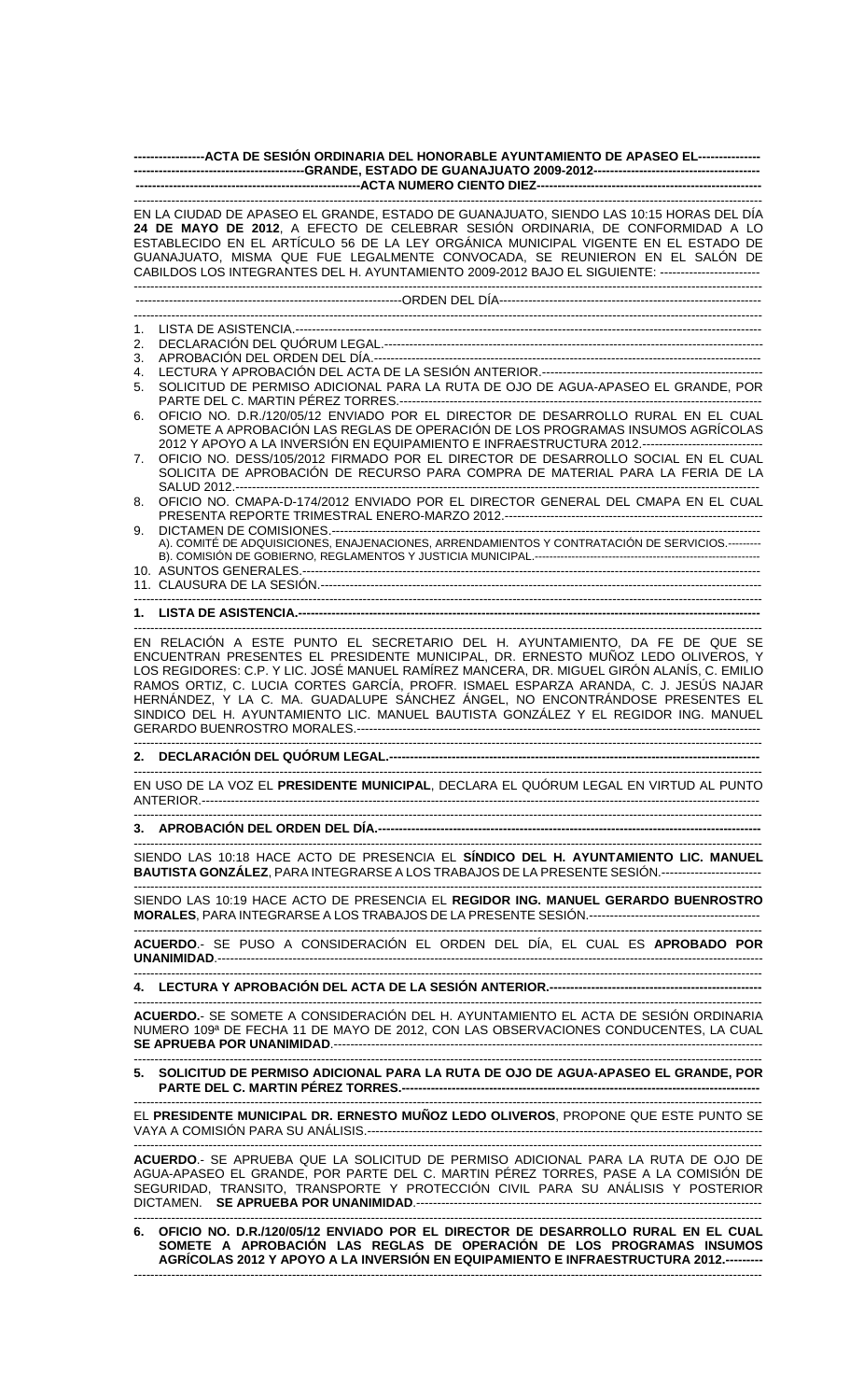EL **REGIDOR ING. MANUEL GERARDO BUENROSTRO MORALES**, DICE QUE HABRÍA QUE REVISAR SI ES O NO CONVENIENTE.--------------------

------------------------------------------------------------------------------------------------------------------------------------------------------- EL **PRESIDENTE MUNICIPAL DR. ERNESTO MUÑOZ LEDO OLIVEROS**, HACE EL COMENTARIO DE QUE HAY QUE APOYAR EL CAMPO.-----------------------------------------------------------------------------------------------------------

------------------------------------------------------------------------------------------------------------------------------------------------------- EL **DIRECTOR DE DESARROLLO RURAL, C. JUAN MANDUJANO RAMÍREZ**, DA UNA EXPLICACIÓN AL RESPECTO.-------------------------------------------------------------------------------------------------------------------------------------

------------------------------------------------------------------------------------------------------------------------------------------------------- EL **REGIDOR DR. MIGUEL GIRÓN ALANÍS**, SUGIERE QUE DEBERÍA DE HABER MAS RECURSOS PARA INSUMOS QUE PARA INFRAESTRUCTURA.----------------------------------------------------------------------------------------- -------------------------------------------------------------------------------------------------------------------------------------------------------

EL **REGIDOR C. J. JESÚS NAJAR HERNÁNDEZ**, COMENTA QUE SI NO LLUEVE LA GENTE VA A QUERER QUE SE LES CONDONE LO DE LOS INSUMOS.------------------------------------------------------------------------------------ -------------------------------------------------------------------------------------------------------------------------------------------------------

COMENTARIO CON EL QUE ESTA DE ACUERDO EL **C. PRESIDENTE MUNICIPAL DR. ERNESTO MUÑOZ**  LEDO OLIVEROS.----

------------------------------------------------------------------------------------------------------------------------------------------------------- LA **REGIDORA C. MA. GUADALUPE SÁNCHEZ ÁNGEL**, HACE EL COMENTARIO DE QUE UNO DE LOS PROBLEMAS EN EL CAMPO ES LA FALTA DE INFRAESTRUCTURA PUES HAY SUFICIENTE AGUA DE LLUVIA PERO NO HAY DONDE CAPTARLA.----

------------------------------------------------------------------------------------------------------------------------------------------------------- EL **REGIDOR ING. MANUEL GERARDO BUENROSTRO MORALES**, PROPONE QUE SE LE HAGA EL CAMBIO, EN LOS 2 CONVENIOS AL INCISO NÚMERO TRES.-----------------------------------------------------------------

-------------------------------------------------------------------------------------------------------------------------------------------------------

**ACUERDO**.- SE APRUEBAN LAS REGLAS DE OPERACIÓN Y ANEXOS DE LOS PROGRAMAS MUNICIPALIZADOS DE: 1. INSUMOS AGRÍCOLAS 2012 Y 2. APOYO A LA INVERSIÓN EN EQUIPAMIENTO E INFRAESTRUCTURA 2012 CON LAS OBSERVACIONES CONDUCENTES. **SE APRUEBA POR UNANIMIDAD**.-----------------------------------------------------------------------------------------------------------------------------------

------------------------------------------------------------------------------------------------------------------------------------------------------- **7. OFICIO NO. DESS/105/2012 FIRMADO POR EL DIRECTOR DE DESARROLLO SOCIAL EN EL CUAL SOLICITA DE APROBACIÓN DE RECURSO PARA COMPRA DE MATERIAL PARA LA FERIA DE LA SALUD 2012.------------------------------------------------------------------------------------------------------------------------------** 

------------------------------------------------------------------------------------------------------------------------------------------------------- EL **REGIDOR DR. MIGUEL GIRÓN ALANÍS**, DA UNA EXPLICACIÓN AL RESPECTO.----------------------------------

------------------------------------------------------------------------------------------------------------------------------------------------------- **ACUERDO**.- SE APRUEBA QUE DE LA PARTIDA NO. 5.1.3.8.3811 GASTOS DE CEREMONIAL DEL H. AYUNTAMIENTO DE LA DIRECCIÓN DE DESARROLLO SOCIAL, SE TOME LA CANTIDAD DE \$ 50,000.00 (CINCUENTA MIL PESOS 00/100M.N.) PARA LA COMPRA DE MATERIAL QUE SE OCUPARA PARA LLEVAR A CABO LA FERIA DE LA SALUD 2012. **SE APRUEBA POR UNANIMIDAD**.----------------------------------------------

------------------------------------------------------------------------------------------------------------------------------------------------------- **8. OFICIO NO. CMAPA-D-174/2012 ENVIADO POR EL DIRECTOR GENERAL DEL CMAPA EN EL CUAL PRESENTA REPORTE TRIMESTRAL ENERO-MARZO 2012.---**

------------------------------------------------------------------------------------------------------------------------------------------------------- **ACUERDO**.- ESTE H. AYUNTAMIENTO 2009-2012 SE DA POR ENTERADO DEL REPORTE TRIMESTRAL ENERO-MARZO 2012 PRESENTADO POR EL COMITÉ MUNICIPAL DE AGUA POTABLE Y ALCANTARILLADO DE APASEO EL GRANDE, GTO. **SE APRUEBA POR UNANIMIDAD**.---------------------------- -------------------------------------------------------------------------------------------------------------------------------------------------------

**9. DICTAMEN DE COMISIONES.--**

**A). COMITÉ DE ADQUISICIONES, ENAJENACIONES, ARRENDAMIENTOS Y CONTRATACIÓN DE SERVICIOS.-------- B). COMISIÓN DE GOBIERNO, REGLAMENTOS Y JUSTICIA MUNICIPAL.------------------------------------------------------------** 

------------------------------------------------------------------------------------------------------------------------------------------------------- **A). COMITÉ DE ADQUISICIONES, ENAJENACIONES, ARRENDAMIENTOS Y CONTRATACIÓN DE SERVICIOS.--------------------------------------------------------------------------------------------------------------------------------------** 

------------------------------------------------------------------------------------------------------------------------------------------------------- **1**.- EL **SECRETARIO DEL H. AYUNTAMIENTO LIC. JUAN ANTONIO GARCÍA OLIVEROS**, DA LECTURA AL ACTA NO. 50ª DE FECHA 23 DE MAYO DE 2012, DEL COMITÉ DE ADQUISICIONES, ENAJENACIONES, ARRENDAMIENTOS Y CONTRATACIÓN DE SERVICIOS DEL MUNICIPIO DE APASEO EL GRANDE, GTO., EN LAS CUALES SE APROBARON LOS SIGUIENTES ACUERDOS: **50.I** ANALIZADAS Y DISCUTIDAS LAS COTIZACIONES PRESENTADAS, ÉSTE COMITÉ APRUEBA POR MAYORÍA AUTORIZAR A LA DIRECCIÓN DE DESARROLLO RURAL A ADQUIRIR CON EL PROVEEDOR **JAIME BARRÓN ACOSTA** LO SIGUIENTE: ELABORACIÓN DE 9 (NUEVE) LETREROS INFORMATIVOS DE OBRA DE DIMENSIONES DE 1.85X1.50 M A BASE DE PTR DE 2X2 (51X51 MM), TABLERO DE LÁMINA LISA GALVANIZADA CAL. 18 Y DOS SOPORTES DE 3 M DE ALTURA A BASE DE PTR DE 2X2 (51X51 MM), ROTULADO DE PINTURA ESMALTE Y/O AUTOADHERIBLE A UN COSTO DE \$ 27,155.16 (VEINTISIETE MIL CIENTO CINCUENTA Y CINCO PESOS 16/100 MN) MAS 16% DE IVA \$ 4,344.83 (CUATRO MIL TRESCIENTOS CUARENTA Y CUATRO PESOS 83/100 MN) DANDO UN TOTAL DE \$ 31,499.99 (TREINTA Y UN MIL CUATROCIENTOS NOVENTA Y NUEVE PESOS 99/100 MN), 1264 (MIL DOSCIENTOS SESENTA Y CUATRO) BULTOS DE CEMENTO GRIS CPC40 A UN COSTO DE \$ 113,760.00 (CIENTO TRECE MIL SETECIENTOS SESENTA PESOS 00/100 MN) MAS 16% DE IVA \$ 18,201.60 (DIECIOCHO MIL DOSCIENTOS UN PESOS 60/100 MN) DANDO UN TOTAL DE \$ 131,961.60 (CIENTO TREINTA Y UN MIL NOVECIENTOS SESENTA Y UN PESOS 60/100 MN), 246 (DOSCIENTOS CUARENTA Y SEIS) M3 DE ARENA A UN COSTO DE \$ 45,879.00 (CUARENTA Y CINCO MIL OCHOCIENTOS SETENTA Y NUEVE PESOS 00/100 MN) MAS 16% DE IVA \$ 7,340.64 (SIETE MIL TRESCIENTOS CUARENTA PESOS 64/100 MN) DANDO UN TOTAL DE \$ 53,219.64 (CINCUENTA Y TRES MIL DOSCIENTOS DIECINUEVE PESOS 64/100 MN), 364 (TRESCIENTOS SESENTA Y CUATRO) FLETES DE TEPETATE Y PIEDRA BOLA A UN COSTO DE \$ 125,514.48 (CIENTO VEINTICINCO MIL QUINIENTOS CATORCE PESOS 48/100 MN) MAS 16% DE IVA \$ 20,082.31 (VEINTE MIL OCHENTA Y DOS PESOS 31/100 MN) DANDO UN TOTAL DE \$ 145,596.79 (CIENTO CUARENTA Y CINCO MIL QUINIENTOS NOVENTA Y SEIS PESOS 79/100 MN), **DANDO UN TOTAL DE LA COMPRA DE \$ 362,278.02 (TRESCIENTOS SESENTA Y DOS MIL DOSCIENTOS SETENTA Y OCHO PESOS 02/100 MN).** PARA CUBRIR EL PAGO DE ESTA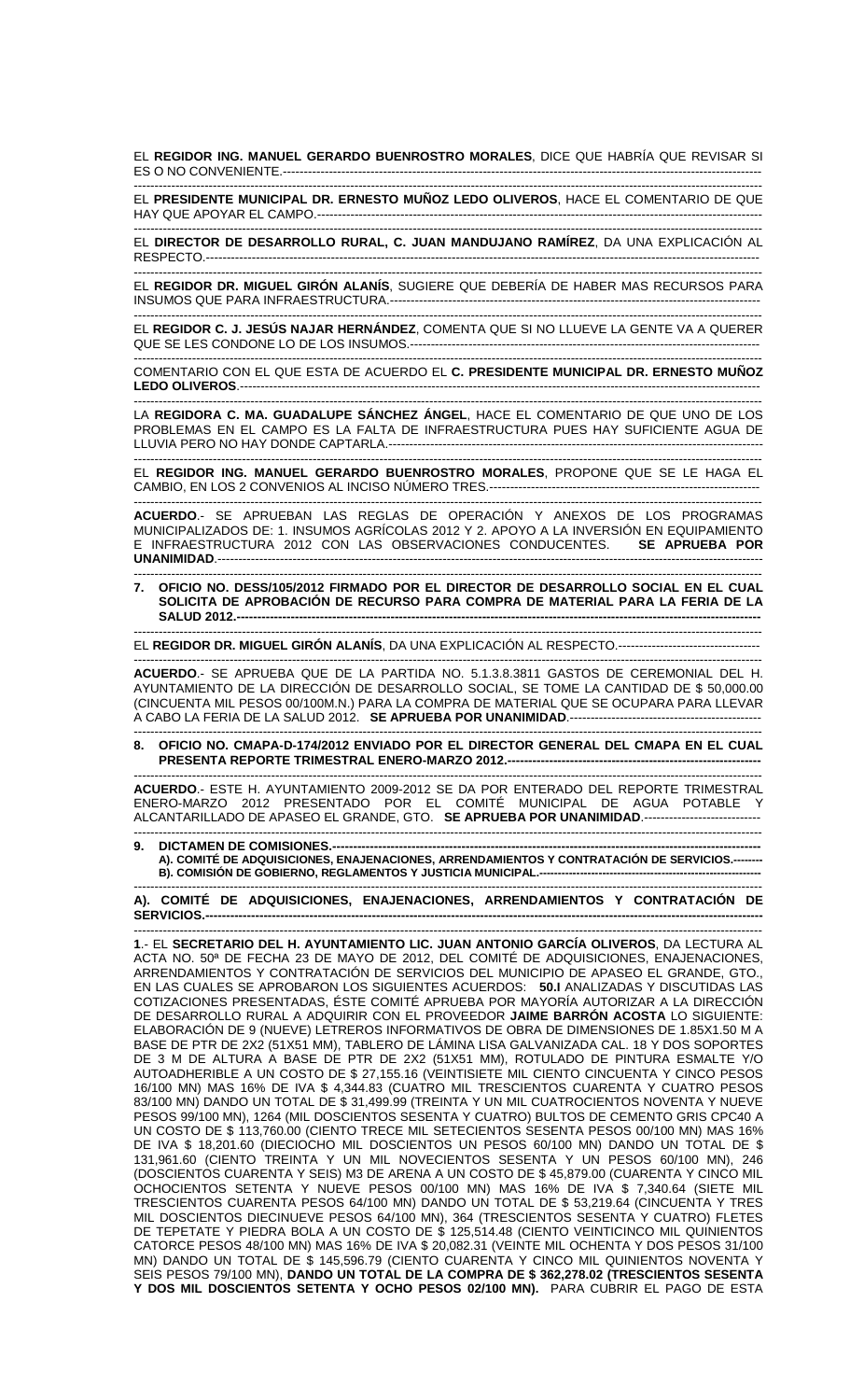ADQUISICIÓN SE TOMARÁ DE LA CUENTA RAMO XXXIII, PARTIDA 1.2.3.4.6151 DENOMINADA<br>PROGRAMA EMPLEO TEMPORAL 2012. FI12, P33, UR1400. **50.II** ANALIZADAS Y DISCUTIDAS LAS PROGRAMA EMPLEO TEMPORAL 2012. FI12, P33, UR1400. **50.II** ANALIZADAS Y DISCUTIDAS LAS COTIZACIONES PRESENTADAS, ÉSTE COMITÉ APRUEBA POR MAYORÍA AUTORIZAR A LA DIRECCIÓN DE DESARROLLO SOCIAL A ADQUIRIR CON EL PROVEEDOR **JAIME BARRÓN ACOSTA** LO SIGUIENTE: **PARA 30 ACCIONES**; 690 (SEISCIENTOS NOVENTA) BULTOS CEMENTO PORTLAND CPC 40 DE 50 KG A UN COSTO DE \$ 62,100.00 (SESENTA Y DOS MIL CIEN PESOS 00/100 MN) MAS 16% DE IVA \$ 9,936.00 (NUEVE MIL NOVECIENTOS TREINTA Y SEIS PESOS 00/100 MN) DANDO UN TOTAL DE \$ 72,036.00 (SETENTA Y DOS MIL TREINTA Y SEIS PESOS 00/100 MN), 840 (OCHOCIENTOS CUARENTA) BULTOS DE MORTERO DE 50 KGS A UN COSTO DE \$ 59,640.00 (CINCUENTA Y NUEVE MIL SEISCIENTOS CUARENTA PESOS 00/100 MN) MAS 16% DE IVA \$ 9,542.40 (NUEVE MIL QUINIENTOS CUARENTA Y DOS PESOS 40/100 MN) DANDO UN TOTAL DE \$ 69,182.40 (SESENTA Y NUEVE MIL CIENTO OCHENTA Y DOS PESOS 40/100 MN), 30 (TREINTA) VIAJES DE GRAVA A UN COSTO DE \$ 35,400.00 (TREINTA Y CINCO MIL CUATROCIENTOS PESOS 00/100 MN) MAS 16% DE IVA \$ 5,664.00 (CINCO MIL SEISCIENTOS SESENTA Y CUATRO PESOS 00/100 MN) DANDO UN TOTAL DE \$ 41,064.00 (CUARENTA Y UN MIL SESENTA Y CUATRO PESOS 00/100 MN), 30 (TREINTA) VIAJES DE ARENA DE MINA A UN COSTO DE \$ 33,570.00 (TREINTA Y TRES MIL QUINIENTOS SETENTA PESOS 00/100 MN) MAS 16% DE IVA \$ 5,371.20 (CINCO MIL TRESCIENTOS SETENTA Y UN PESOS 20/100 MN) DANDO UN TOTAL DE \$ 38,941.20 (TREINTA Y OCHO MIL NOVECIENTOS CUARENTA Y UN PESOS 20/100 MN), 36,000 (TREINTA Y SEIS MIL) PZA TABICÓN DE CEMENTO 10X14X28 A UN COSTO DE \$ 72,000.00 (SETENTA Y DOS MIL PESOS 00/100 MN) MAS 16% DE IVA \$ 11,520.00 (ONCE MIL QUINIENTOS VEINTE PESOS 00/100 MN) DANDO UN TOTAL DE \$ 83,520.00 (OCHENTA Y TRES MIL QUINIENTOS VEINTE PESOS 00/100 MN), 30 (TREINTA) HOJAS DE MALLA ELECTROSOLDADA 6X6 10/10 HOJA DE 13 M2 (5.2 M LINEALES) A UN COSTO DE \$ 9,000.00 (NUEVE MIL PESOS 00/100 MN) MAS 16% DE IVA \$ 1,440.00 (MIL CUATROCIENTOS CUARENTA PESOS 00/100 MN) DANDO UN TOTAL DE \$ 10,440.00 (DIEZ MIL CUATROCIENTOS CUARENTA PESOS 00/100 MN), 630 (SEISCIENTAS TREINTA) PZA ACERO REFORZADO NO. 3 FY=4200 KG/CM2 A UN COSTO DE \$ 59,850.00 (CINCUENTA Y NUEVE MIL OCHOCIENTOS CINCUENTA PESOS 00/100 MN) MAS 16% DE IVA \$ 9,576.00 (NUEVE MIL QUINIENTOS SETENTA Y SEIS PESOS 00/100 MN) DANDO UN TOTAL DE \$ 69,426.00 (SESENTA Y NUEVE MIL CUATROCIENTOS VEINTISÉIS PESOS 00/100 MN), 150 (CIENTO CINCUENTA) PZA ARMEX PREFABR 15X20 A UN COSTO DE \$ 17,850.00 (DIECISIETE MIL OCHOCIENTOS CINCUENTA PESOS 00/100 MN) MAS 16% DE IVA \$ 2,856.00 (DOS MIL OCHOCIENTOS CINCUENTA Y SEIS PESOS 00/100 MN) DANDO UN TOTAL DE \$ 20,706.00 (VEINTE MIL SETECIENTOS SEIS PESOS 00/100 MN), 3150 (TRES MIL CIENTO CINCUENTA) ESTRIBOS DE ALAMBRÓN DE 15X15 ¼" A UN COSTO DE \$ 9,450.00 (NUEVE MIL CUATROCIENTOS CINCUENTA PESOS 00/100 MN) MAS 16% DE IVA \$ 1,512.00 (MIL QUINIENTOS DOCE PESOS 00/100 MN) DANDO UN TOTAL DE \$ 10,962.00 (DIEZ MIL NOVECIENTOS SESENTA Y DOS PESOS 00/100 MN), 30 (TREINTA) PUERTA DE HERRERÍA DE 0.90X2.10 A UN COSTO DE \$ 36,000.00 (TREINTA Y SEIS MIL PESOS 00/100 MN) MAS 16% DE IVA \$ 5,760.00 (CINCO MIL SETECIENTOS SESENTA PESOS 00/100 MN) DANDO UN TOTAL DE \$ 41,760.00 (CUARENTA Y UN MIL SETECIENTOS SESENTA PESOS 00/100 MN), 60 (SESENTA) VENTANA DE HERRERÍA DE 1.20X0.90 A UN COSTO DE \$ 54,000.00 (CINCUENTA Y CUATRO MIL PESOS 00/100 MN) MAS 16% DE IVA \$ 8,640.00 (OCHO MIL SEISCIENTOS CUARENTA PESOS 00/100 MN) DANDO UN TOTAL DE \$ 62,640.00 (SESENTA Y DOS MIL SEISCIENTOS CUARENTA PESOS 00/100 MN), 30 (TREINTA) GALÓN IMPERMEABILIZANTE ROJO 3 AÑOS A UN COSTO DE \$ 10,500.00 (DIEZ MIL QUINIENTOS PESOS 00/100 MN) MAS 16% DE IVA \$ 1,680.00 (MIL SEISCIENTOS OCHENTA PESOS 00/100 MN) DANDO UN TOTAL DE \$ 12,180.00 (DOCE MIL CIENTO OCHENTA PESOS 00/100 MN), 30 (TREINTA) SOQUET BAQUELITA (CAJA-TAPA) A UN COSTO DE \$ 1,350.00 (MIL TRESCIENTOS CINCUENTA PESOS 00/100 MN) MAS 16% DE IVA \$ 216.00 (DOSCIENTOS DIECISÉIS PESOS 00/100 MN) DANDO UN TOTAL DE \$ 1,566.00 (MIL QUINIENTOS SESENTA Y SEIS PESOS 00/100 MN), 30 (TREINTA) APAGADOR SENCILLO C/CHALUPA A UN COSTO DE \$ 1,800.00 (MIL OCHOCIENTOS PESOS 00/100 MN) MAS 16% DE IVA \$ 288.00 (DOSCIENTOS OCHENTA Y OCHO PESOS 00/100 MN) DANDO UN TOTAL DE \$ 2,088.00 (DOS MIL OCHENTA Y OCHO PESOS 00/100 MN), 30 (TREINTA) CONTACTO C/CHALUPA A UN COSTO DE \$ 1,800.00 (MIL OCHOCIENTOS PESOS 00/100 MN) MAS 16% DE IVA \$ 288.00 (DOSCIENTOS OCHENTA Y OCHO PESOS 00/100 MN) DANDO UN TOTAL DE \$ 2,088.00 (DOS MIL OCHENTA Y OCHO PESOS 00/100 MN), 450 (CUATROCIENTOS CINCUENTA) M CABLE THW CALIBRE 12 A UN COSTO DE \$ 4,050.00 (CUATRO MIL CINCUENTA PESOS 00/100 MN) MAS 16% DE IVA \$ 648.00 (SEISCIENTOS CUARENTA Y OCHO PESOS 00/100 MN) DANDO UN TOTAL DE \$ 4,698.00 (CUATRO MIL SEISCIENTOS NOVENTA Y OCHO PESOS 00/100 MN), 450 (CUATROCIENTOS CINCUENTA) M POLIDUCTO NARANJA DE 12 MM A UN COSTO DE \$ 900.00 (NOVECIENTOS PESOS 00/100 MN) MAS 16% DE IVA \$ 144.00 (CIENTO CUARENTA Y CUATRO PESOS 00/100 MN) DANDO UN TOTAL DE \$ 1,044.00 (MIL CUARENTA Y CUATRO PESOS 00/100 MN), 30 (TREINTA) GALÓN PINTURA VINILICA COLOR CLARO A UN COSTO DE \$ 10,500.00 (DIEZ MIL QUINIENTOS PESOS 00/100 MN) MAS 16% DE IVA \$ 1,680.00 (MIL SEISCIENTOS OCHENTA PESOS 00/100 MN) DANDO UN TOTAL DE \$ 12,180.00 (DOCE MIL CIENTO OCHENTA PESOS 00/100 MN) Y 30 (TREINTA) GALÓN PINTURA VINILICA COLOR INTENSO A UN COSTO DE \$ 10,350.00 (DIEZ MIL TRESCIENTOS CINCUENTA PESOS 00/100 MN) MAS 16% DE IVA \$ 1,656.00 (MIL SEISCIENTOS CINCUENTA Y SEIS PESOS 00/100 MN) DANDO UN TOTAL DE \$ 12,006.00 (DOCE MIL SEIS PESOS 00/100 MN), **DANDO UN TOTAL DE LA COMPRA DE \$ 568,527.60 (QUINIENTOS SESENTA Y OCHO MIL QUINIENTOS VEINTISIETE PESOS 60/100 MN). PARA 20 ACCIONES**; 460 (CUATROCIENTOS SESENTA) BULTOS CEMENTO PORTLAND CPC 40 DE 50 KG A UN COSTO DE \$ 41,400.00 (CUARENTA Y UN MIL CUATROCIENTOS PESOS 00/100 MN) MAS 16% DE IVA \$ 6,624.00 (SEIS MIL SEISCIENTOS VEINTICUATRO PESOS 00/100 MN) DANDO UN TOTAL DE \$ 48,024.00 (CUARENTA Y OCHO MIL VEINTICUATRO PESOS 00/100 MN), 560 (QUINIENTOS SESENTA) BULTOS DE MORTERO DE 50 KGS A UN COSTO DE \$ 39,760.00 (TREINTA Y NUEVE MIL SETECIENTOS SESENTA PESOS 00/100 MN) MAS 16% DE IVA \$ 6,361.60 (SEIS MIL TRESCIENTOS SESENTA Y UN PESOS 60/100 MN) DANDO UN TOTAL DE \$ 46,121.60 (CUARENTA Y SEIS MIL CIENTO VEINTIÚN PESOS 60/100 MN), 20 (VEINTE) VIAJES DE GRAVA A UN COSTO DE \$ 23,000.00 (VEINTITRÉS MIL PESOS 00/100 MN) MAS 16% DE IVA \$ 3,680.00 (TRES MIL SEISCIENTOS OCHENTA PESOS 00/100 MN) DANDO UN TOTAL DE \$ 26,680.00 (VEINTISÉIS MIL SEISCIENTOS OCHENTA PESOS 00/100 MN), 20 (VEINTE) VIAJES DE ARENA DE MINA A UN COSTO DE \$ 22,380.00 (VEINTIDÓS MIL TRESCIENTOS OCHENTA PESOS 00/100 MN) MAS 16% DE IVA \$ 3,580.80 (TRES MIL QUINIENTOS OCHENTA PESOS 80/100 MN) DANDO UN TOTAL DE \$ 25,960.80 (VEINTICINCO MIL NOVECIENTOS SESENTA PESOS 80/100 MN), 24,000 (VEINTICUATRO MIL) PZA TABICÓN DE CEMENTO 10X14X28 A UN COSTO DE \$ 48,000.00 (CUARENTA Y OCHO MIL PESOS 00/100 MN) MAS 16% DE IVA \$ 7,680.00 (SIETE MIL SEISCIENTOS OCHENTA PESOS 00/100 MN) DANDO UN TOTAL DE \$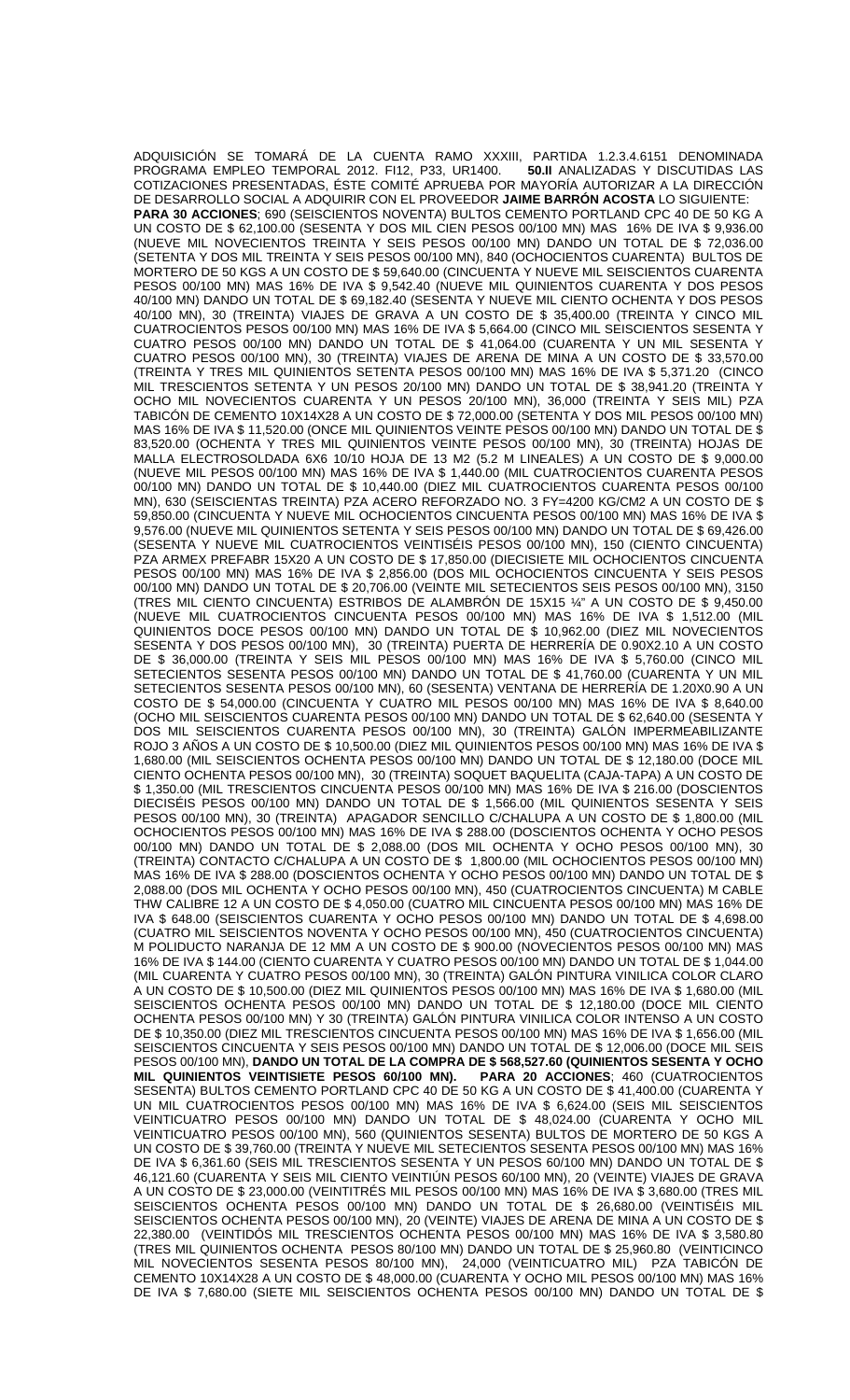55,680.00 (CINCUENTA Y CINCO MIL SEISCIENTOS OCHENTA PESOS 00/100 MN), 20 (VEINTE) HOJAS DE MALLA ELECTROSOLDADA 6X6 10/10 HOJA DE 13 M2 (5.2 M LINEALES) A UN COSTO DE \$ 6,000.00 (SEIS MIL PESOS 00/100 MN) MAS 16% DE IVA \$ 960.00 (NOVECIENTOS SESENTA PESOS 00/100 MN) DANDO UN TOTAL DE \$ 6,960.00 (SEIS MIL NOVECIENTOS SESENTA PESOS 00/100 MN), 420 (CUATROCIENTAS VEINTE) PZA ACERO REFORZADO NO. 3 FY=4200 KG/CM2 A UN COSTO DE \$ 39,900.00 (TREINTA Y NUEVE MIL NOVECIENTOS PESOS 00/100 MN) MAS 16% DE IVA \$ 6,384.00 (SEIS MIL TRESCIENTOS OCHENTA Y CUATRO PESOS 00/100 MN) DANDO UN TOTAL DE \$ 46,284.00 (CUARENTA Y SEIS MIL DOSCIENTOS OCHENTA Y CUATRO PESOS 00/100 MN), 100 (CIEN) PZA ARMEX PREFABR 15X20 A UN COSTO DE \$ 11,900.00 (ONCE MIL NOVECIENTOS PESOS 00/100 MN) MAS 16% DE IVA \$ 1,904.00 (MIL NOVECIENTOS CUATRO PESOS 00/100 MN) DANDO UN TOTAL DE \$ 13,804.00 (TRECE MIL OCHOCIENTOS CUATRO PESOS 00/100 MN), 2100 (DOS MIL CIEN) ESTRIBOS DE ALAMBRON DE 15X15 ¼" A UN COSTO DE \$ 6,300.00 (SEIS MIL TRESCIENTOS PESOS 00/100 MN) MAS 16% DE IVA \$ 1,008.00 (MIL OCHO PESOS 00/100 MN) DANDO UN TOTAL DE \$ 7,308.00 (SIETE MIL TRESCIENTOS OCHO PESOS 00/100 MN), 20 (VEINTE) PUERTA DE HERRERÍA DE 0.90X2.10 A UN COSTO DE \$ 24,000.00 (VEINTICUATRO MIL PESOS 00/100 MN) MAS 16% DE IVA \$ 3,840.00 (TRES MIL OCHOCIENTOS CUARENTA PESOS 00/100 MN) DANDO UN TOTAL DE \$ 27,840.00 (VEINTISIETE MIL OCHOCIENTOS CUARENTA PESOS 00/100 MN), 40 (CUARENTA) VENTANA DE HERRERÍA DE 1.20X0.90 A UN COSTO DE \$ 36,000.00 (TREINTA Y SEIS MIL PESOS 00/100 MN) MAS 16% DE IVA \$ 5,760.00 (CINCO MIL SETECIENTOS SESENTA PESOS 00/100 MN) DANDO UN TOTAL DE \$ 41,760.00 (CUARENTA Y UN MIL SETECIENTOS SESENTA PESOS 00/100 MN), 20 (VEINTE) GALÓN IMPERMEABILIZANTE ROJO 3 AÑOS A UN COSTO DE \$ 7,000.00 (SIETE MIL PESOS 00/100 MN) MAS 16% DE IVA \$ 1,120.00 (MIL CIENTO VEINTE PESOS 00/100 MN) DANDO UN TOTAL DE \$ 8,120.00 (OCHO MIL CIENTO VEINTE PESOS 00/100 MN), 20 (VEINTE) SOQUET BAQUELITA (CAJA-TAPA A UN COSTO DE \$ 900.00 (NOVECIENTOS PESOS 00/100 MN) MAS 16% DE IVA \$ 144.00 (CIENTO CUARENTA Y CUATRO PESOS 00/100 MN) DANDO UN TOTAL DE \$ 1,044.00 (MIL CUARENTA Y CUATRO PESOS 00/100 MN), 20 (VEINTE) APAGADOR SENCILLO C/CHALUPA A UN COSTO DE \$ 1,200.00 (MIL DOSCIENTOS PESOS 00/100 MN) MAS 16% DE IVA \$ 192.00 (CIENTO NOVENTA Y DOS PESOS 00/100 MN) DANDO UN TOTAL DE \$ 1,392.00 (MIL TRESCIENTOS NOVENTA Y DOS PESOS 00/100 MN), 20 (VEINTE) CONTACTO C/CHALUPA A UN COSTO DE \$ 1,200.00 (MIL DOSCIENTOS PESOS 00/100 MN) MAS 16% DE IVA \$ 192.00 (CIENTO NOVENTA Y DOS PESOS 00/100 MN) DANDO UN TOTAL DE \$ 1,392.00 (MIL TRESCIENTOS NOVENTA Y DOS PESOS 00/100 MN), 300 (TRESCIENTOS) M CABLE THW CALIBRE 12 A UN COSTO DE \$ 2,700.00 (DOS MIL SETECIENTOS PESOS 00/100 MN) MAS 16% DE IVA \$ 432.00 (CUATROCIENTOS TREINTA Y DOS PESOS 00/100 MN) DANDO UN TOTAL DE \$ 3,132.00 (TRES MIL CIENTO TREINTA Y DOS PESOS 00/100 MN), 300 (TRESCIENTOS) M POLIDUCTO NARANJA DE 12 MM A UN COSTO DE \$ 600.00 (SEISCIENTOS PESOS 00/100 MN) MAS 16% DE IVA \$ 96.00 (NOVENTA Y SEIS PESOS 00/100 MN) DANDO UN TOTAL DE \$ 696.00 (SEISCIENTOS NOVENTA Y SEIS PESOS 00/100 MN), 20 (VEINTE) GALÓN PINTURA VINILICA COLOR CLARO A UN COSTO DE \$ 7,000.00 (SIETE MIL PESOS 00/100 MN) MAS 16% DE IVA \$ 1,120.00 (MIL CIENTO VEINTE PESOS 00/100 MN) DANDO UN TOTAL DE \$ 8,120,.00 (OCHO MIL CIENTO VEINTE PESOS 00/100 MN) Y 20 (VEINTE) GALÓN PINTURA VINILICA COLOR INTENSO A UN COSTO DE \$ 6,900.00 (SEIS MIL NOVECIENTOS PESOS 00/100 MN) MAS 16% DE IVA \$ 1,104.00 (MIL CIENTO CUATRO PESOS 00/100 MN) DANDO UN TOTAL DE \$ 8,004.00 (OCHO MIL CUATRO PESOS 00/100 MN)**, DANDO UN TOTAL DE LA COMPRA DE \$ 378,322.40 (TRESCIENTOS SETENTA Y OCHO MIL TRESCIENTOS VEINTIDÓS PESOS 40/100 MN).** PARA CUBRIR EL PAGO DE ESTA ADQUISICIÓN SE HARÁ DE LA FORMA SIGUIENTE:

30 ACCIONES; PARTIDA 211900016000107 AMPLIACIÓN DE VIVIENDA RAMO 33 FONDO I EJERCICIO 2011

20 ACCIONES; PARTIDA 211900016000107 AMPLIACIÓN DE VIVIENDA RAMO 33 FONDO I EJERCICIO 2012

**50.III** ANALIZADAS Y DISCUTIDAS LAS COTIZACIONES PRESENTADAS, ÉSTE COMITÉ APRUEBA POR MAYORÍA AUTORIZAR A LA DIRECCIÓN DE SERVICIOS GENERALES Y ECOLOGÍA A ADQUIRIR CON EL PROVEEDOR **ESPERANZA JAIMES SANTANA** EL SIGUIENTE MATERIAL: 2 (DOS) FOCO A/METÁLICO 1000W OSRAM A UN COSTO DE \$ 462.70 (CUATROCIENTOS SESENTA Y DOS PESOS 70/100 MN) MAS 16% DE IVA \$ 74.04 (SETENTA Y CUATRO PESOS 04/100 MN) DANDO UN TOTAL DE \$ 536.74 (QUINIENTOS TREINTA Y SEIS PESOS 74/100 MN), 4 (CUATRO) FOCO A/METÁLICO 400W OSRAM A UN COSTO DE \$ 443.48 (CUATROCIENTOS CUARENTA Y TRES PESOS 48/100 MN) MAS 16% DE IVA \$ 70.96 (SETENTA PESOS 96/100 MN) DANDO UN TOTAL DE \$ 514.44 (QUINIENTOS CATORCE PESOS 44/100 MN), 2 (DOS) BALASTRO A/METÁLICO 1000W 220 SOLA BASIC A UN COSTO DE \$ 1,511.94 (MIL QUINIENTOS ONCE PESOS 94/100 MN) MAS 16% DE IVA \$ 241.91 (DOSCIENTOS CUARENTA Y UN PESOS 91/100 MN) DANDO UN TOTAL DE \$ 1,753.85 (MIL SETECIENTOS CINCUENTA Y TRES PESOS 85/100 MN), 4 (CUATRO) BALASTRO A/METÁLICO 400W 220V SOLA BASIC A UN COSTO DE \$ 1,395.64 (MIL TRESCIENTOS NOVENTA Y CINCO PESOS 64/100 MN) MAS 16% DE IVA \$ 223.31 (DOSCIENTOS VEINTITRÉS PESOS 31/100 MN) DANDO UN TOTAL DE \$ 1,618.95 (MIL SEISCIENTOS DIECIOCHO PESOS 95/100 MN), 400 (CUATROCIENTOS) BALASTRO V/SODIO 100W 127/220V SOLA BASIC A UN COSTO DE \$ 115,560.00 (CIENTO QUINCE MIL QUINIENTOS SESENTA PESOS 00/100 MN) MAS 16% DE IVA \$ 18,489.60 (DIECIOCHO MIL CUATROCIENTOS OCHENTA Y NUEVE PESOS 60/100 MN) DANDO UN TOTAL DE \$ 134,049.60 (CIENTO TREINTA Y CUATRO MIL CUARENTA Y NUEVE PESOS 60/100 MN), 50 (CINCUENTA) BALASTRO V/SODIO 70W 127/220V SOLA BASIC A UN COSTO DE \$ 15,675.50 (QUINCE MIL SEISCIENTOS SETENTA Y CINCO PESOS 50/100 MN) MAS 16% DE IVA \$ 2,508.08 (DOS MIL QUINIENTOS OCHO PESOS 08/100 MN) DANDO UN TOTAL DE \$ 18,183.58 (DIECIOCHO MIL CIENTO OCHENTA Y TRES PESOS 58/100 MN), 50 (CINCUENTA) BALASTRO A METÁLICO 175W 127/220V SOLA BASIC A UN COSTO DE \$ 14,177.50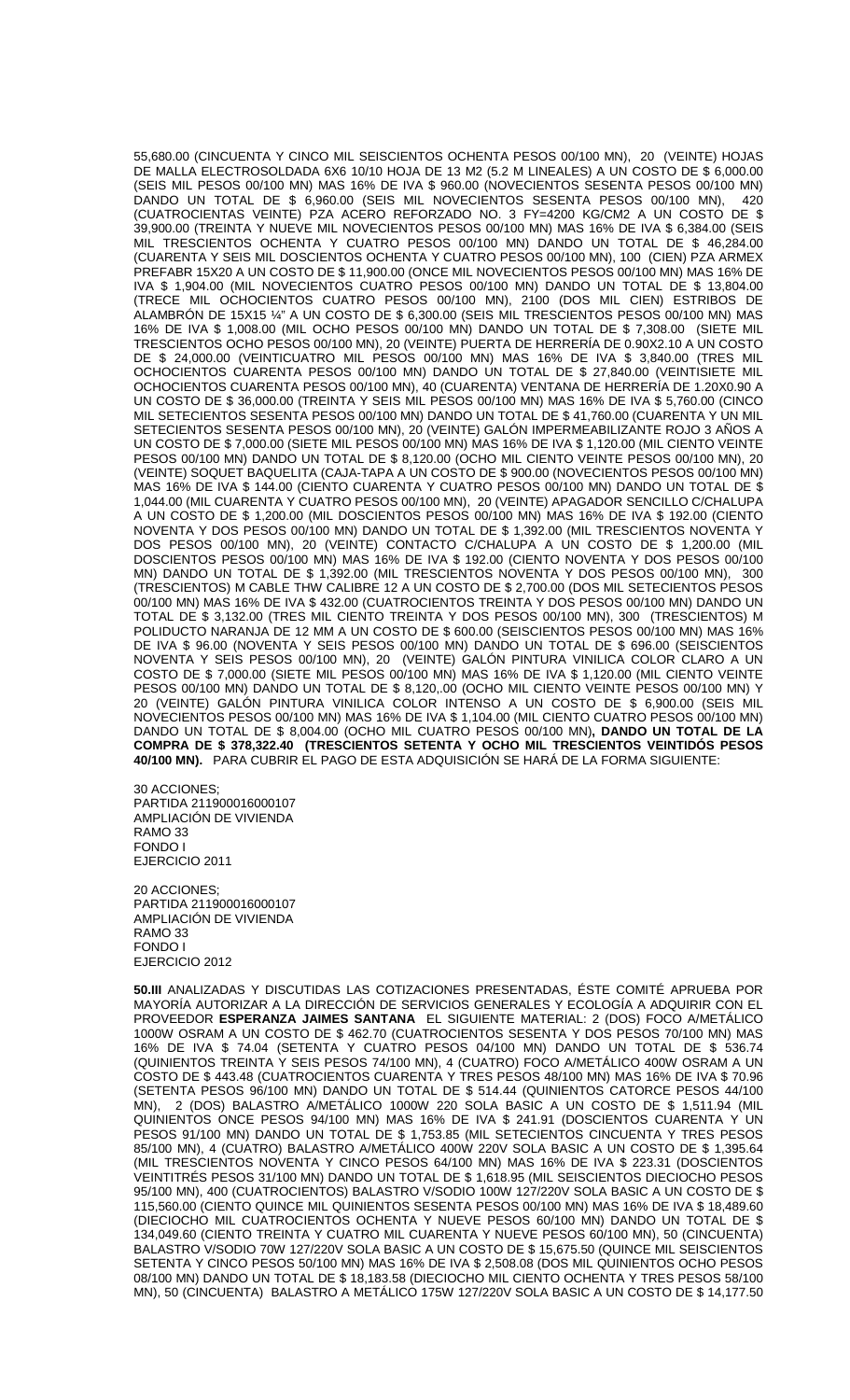(CATORCE MIL CIENTO SETENTA Y SIETE PESOS 50/100 MN) MAS 16% DE IVA \$ 2,268.40 (DOS MIL DOSCIENTOS SESENTA Y OCHO PESOS 40/100 MN) DANDO UN TOTAL DE \$ 16,445.90 (DIECISÉIS MIL CUATROCIENTOS CUARENTA Y CINCO PESOS 90/100 MN), 1000 (MIL) FOCO V/SODIO 100W OSRAM A UN COSTO DE \$ 53,900.00 (CINCUENTA Y TRES MIL NOVECIENTOS PESOS 00/100 MN) MAS 16% DE IVA % 8,624.00 (OCHO MIL SEISCIENTOS VEINTICUATRO PESOS 00/100 MN) DANDO UN TOTAL DE \$ 62,524.00 (SESENTA Y DOS MIL QUINIENTOS VEINTICUATRO PESOS 00/100 MN), 50 (CINCUENTA) FOCO V/SODIO 70W OSRAM A UN COSTO DE \$ 2,695.00 (DOS MIL SEISCIENTOS NOVENTA Y CINCO PESOS 00/100 MN) MAS 16% DE IVA \$ 431.20 (CUATROCIENTOS TREINTA Y UN PESOS 20/100 MN) DANDO UN TOTAL DE \$ 3,126.20 (TRES MIL CIENTO VEINTISÉIS PESOS 20/100 MN), 50 (CINCUENTA) FOCO A/METÁLICO 175W OSRAM A UN COSTO DE \$ 6,043.50 (SEIS MIL CUARENTA Y TRES PESOS 50/100 MN) MAS 16% DE IVA \$ 966.96 (NOVECIENTOS SESENTA Y SEIS PESOS 96/100 MN) DANDO UN TOTAL DE \$ 7,010.46 (SIETE MIL DIEZ PESOS 46/100 MN), 500 (QUINIENTOS) M CABLE POT # 14 A UN COSTO DE \$ 3,525.00 (TRES MIL QUINIENTOS VEINTICINCO PESOS 00/100 MN) MAS 16% DE IVA \$ 564.00 (QUINIENTOS SESENTA Y CUATRO PESOS 00/100 MN) DANDO UN TOTAL DE \$ 4,089.00 (CUATRO MIL OCHENTA Y NUEVE PESOS 00/100 MN), 300 (TRESCIENTOS) M CABLE THW # 12 A UN COSTO DE \$ 1,326.00 (MIL TRESCIENTOS VEINTISÉIS PESOS 00/100 MN) MAS 16% DE IVA \$ 212,16 (DOSCIENTOS DOCE PESOS 16/100 MN) DANDO UN TOTAL DE \$ 1,538.16 (MIL QUINIENTOS TREINTA Y OCHO PESOS 16/100 MN), 300 (TRESCIENTOS) M CABLE THW # 14 A UN COSTO DE \$ 987.00 (NOVECIENTOS OCHENTA Y SIETE PESOS 00/100 MN) MAS 16% DE IVA \$ 157.92 (CIENTO CINCUENTA Y SIETE PESOS 92/100 MN) DANDO UN TOTAL DE \$ 1,144.92 (MIL CIENTO CUARENTA Y CUATRO PESOS 92/100 MN), 200 (DOSCIENTAS) CINTAS AISLAR A UN COSTO DE \$ 1,106.00 (MIL CIENTO SEIS PESOS 00/100 MN) MAS 16% DE IVA \$ 176.96 (CIENTO SETENTA Y SEIS PESOS 96/100 MN) DANDO UN TOTAL DE \$ 1,282.96 (MIL DOSCIENTOS OCHENTA Y DOS PESOS 96/100 MN), 120 (CIENTO VEINTE) FOCO 10W CLARO A UN COSTO DE \$ 753.60 (SETECIENTOS CINCUENTA Y TRES PESOS 60/100 MN) MAS 16% DE IVA \$ 120,57 (CIENTO VEINTE PESOS 57/100 MN) DANDO UN TOTAL DE \$ 874.17 (OCHOCIENTOS SETENTA Y CUATRO PESOS 17/100 MN), 120 (CIENTO VEINTE) FOCO 10W VERDE A UN COSTO DE \$ 814.80 (OCHOCIENTOS CATORCE PESOS 80/100 MN) MAS 16% DE IVA \$ 130.36 (CIENTO TREINTA PESOS 36/100 MN) DANDO UN TOTAL DE \$ 945.16 (NOVECIENTOS CUARENTA Y CINCO PESOS 16/100 MN), 120 (CIENTO VEINTE) FOCO 10W ROJO A UN COSTO DE \$ 814.80 (OCHOCIENTOS CATORCE PESOS 80/100 MN) MAS 16% DE IVA \$ 130.36 (CIENTO TREINTA PESOS 36/100 MN) DANDO UN TOTAL DE \$ 945.16 (NOVECIENTOS CUARENTA Y CINCO PESOS 16/100 MN), 2 (DOS) REFLECTOR CIRCULAR DE 18 PULG A/MET 400W 220V A UN COSTO DE \$ 2,100.00 (DOS MIL CIEN PESOS 00/100 MN) MAS 16% DE IVA \$ 336.00 (TRESCIENTOS TREINTA Y SEIS PESOS 00/100 MN) DANDO UN TOTAL DE \$ 2,436.00 (DOS MIL CUATROCIENTOS TREINTA Y SEIS PESOS 00/100 MN), 10 (DIEZ) PASTILLA TERMOMAGNETICA 30 AMPS A UN COSTO DE \$ 585.60 (QUINIENTOS OCHENTA Y CINCO PESOS 60/100 MN) MAS 16% DE IVA \$ 93.69 (NOVENTA Y TRES PESOS 69/100 MN) DANDO UN TOTAL DE \$ 679.29 (SEISCIENTOS SETENTA Y NUEVE PESOS 29/100 MN), 20 (VEINTE) PASTILLA TERMOMAGNETICA 60 AMPS A UN COSTO DE \$ 1,428.00 (MIL CUATROCIENTOS VEINTIOCHO PESOS 00/100 MN) MAS 16% DE IVA \$ 228.48 (DOSCIENTOS VEINTIOCHO PESOS 48/100 MN) DANDO UN TOTAL DE \$ 1,656.48 (MIL SEISCIENTOS CINCUENTA Y SEIS PESOS 48/100 MN) Y 200 (DOSCIENTAS) REJILLAS P/SUBURBANA A UN COSTO DE \$ 11,872.00 (ONCE MIL OCHOCIENTOS SETENTA Y DOS PESOS 00/100 MN) MAS 16% DE IVA \$ 1,899.52 (MIL OCHOCIENTOS NOVENTA Y NUEVE PESOS 52/100 MN) DANDO UN TOTAL DE \$ 13,771.52 (TRECE MIL SETECIENTOS SETENTA Y UN PESOS 52/100 MN), **DANDO UN TOTAL DE LA COMPRA DE \$ 275,126.54 (DOSCIENTOS SETENTA Y CINCO MIL CIENTO VEINTISÉIS PESOS 54/100 MN).** PARA CUBRIR EL PAGO DE ESTA ADQUISICIÓN SE TOMARÁ DE LA CUENTA RAMO XXXIII EJERCICIO 2012, PARTIDA 5.1.2.4.2461 DENOMINADA MATERIAL ELÉCTRICO Y ELECTRÓNICO. F212, C1106, 33.00 2.2.1, ACTA QUE SE ANEXA AL APÉNDICE DE LA PRESENTE SESIÓN.----

------------------------------------------------------------------------------------------------------------------------------------------------------- EL **REGIDOR ING. MANUEL GERARDO BUENROSTRO MORALES**, MANIFIESTA QUE ESTOS ASUNTOS SE LES HACEN LLEGAR COMO EXTRAORDINARIOS Y EL NO LE VE LA URGENCIA, PUES ALTERAN EL DÍA DE LAS REUNIONES Y EL NO PUEDE ASISTIR A VECES A CUMPLIR CON ESTAS COMISIONES, Y DICE QUE ESTAMOS A EXPENSAS DE LOS DIRECTORES, ESTOS 3 ASUNTOS ERAN DE HACE TIEMPO YA Y LOS DIRECTORES NO HACEN SU TRABAJO EN TIEMPO Y FORMA.---

------------------------------------------------------------------------------------------------------------------------------------------------------- EL **PRESIDENTE MUNICIPAL DR. ERNESTO MUÑOZ LEDO OLIVEROS**, MENCIONA QUE LOS REGIDORES DEBEN DE ESTAR PARA EL SERVICIO DE LA GENTE Y ESTO NO ES LO RUTINARIO.------------------------------

------------------------------------------------------------------------------------------------------------------------------------------------------- LA **REGIDORA C. LUCIA CORTES GARCÍA**, SOLICITA SE VOTE CADA ACUERDO POR SEPARADO POR LA RAZÓN DE QUE SON 3 PUNTOS DIFERENTES RELATIVOS A LAS DIRECCIONES DE DESARROLLO RURAL, DESARROLLO SOCIAL Y SERVICIOS GENERALES Y EN DOS NO ESTA DE ACUERDO, PUES EL PRECIO DEL CEMENTO PARA DESARROLLO RURAL ES UNO Y PARA DESARROLLO SOCIAL ES OTRO.---

------------------------------------------------------------------------------------------------------------------------------------------------------- **ACUERDO 1**.- SE APRUEBA EL ACUERDO TOMADO EN EL ACTA NO. 50ª DE FECHA 23 DE MAYO DE 2012, DEL COMITÉ DE ADQUISICIONES, ENAJENACIONES, ARRENDAMIENTOS Y CONTRATACIÓN DE SERVICIOS DEL MUNICIPIO DE APASEO EL GRANDE, GTO. RELATIVO A LA SOLICITUD DE LA DIRECCIÓN DE DESARROLLO RURAL PARA LA ADQUISICIÓN DE CEMENTO, ARENA, VIAJES DE TEPETATE Y PIEDRA BOLA, ASÍ COMO LA ELABORACIÓN DE LETREROS INFORMATIVOS PARA DAR CUMPLIMIENTO AL ACUERDO DE EJECUCIÓN CON SEDESOL DEL PROGRAMA DE EMPLEO TEMPORAL 2012 PARA LAS COMUNIDADES DE CASTILLO, SAN IGNACIO, OBRAJUELO, RANCHO NUEVO, LA CONCEPCIÓN, EL TUNAL, RANCHO VIEJO Y OJO DE AGUA. **SE APRUEBA CON 8 VOTOS A FAVOR** Y 2 EN CONTRA DE LOS REGIDORES C. LUCIA CORTES GARCÍA E ING. MANUEL GERARDO BUENROSTRO **MORALES.-----**

------------------------------------------------------------------------------------------------------------------------------------------------------- LA **REGIDORA C. LUCIA CORTES GARCÍA**, MANIFIESTA QUE SU VOTO ES EN CONTRA PORQUE NO HUBO SERIEDAD DEL PROVEEDOR Y NO RESPETO EL MISMO PRECIO DEL CEMENTO YA QUE SE TRATABA DEL MISMO PROVEEDOR.--------------------------------------------------------------------------------------------------

------------------------------------------------------------------------------------------------------------------------------------------------------- EL **REGIDOR ING. MANUEL GERARDO BUENROSTRO MORALES**, MANIFIESTA QUE VOTA EN CONTRA PORQUE NO ASISTIÓ A LA REUNION Y REVISANDO LA DOCUMENTACIÓN HAY ALGUNAS IRREGULARIDADES.-------------------------------------------------------------------------------------------------------------------------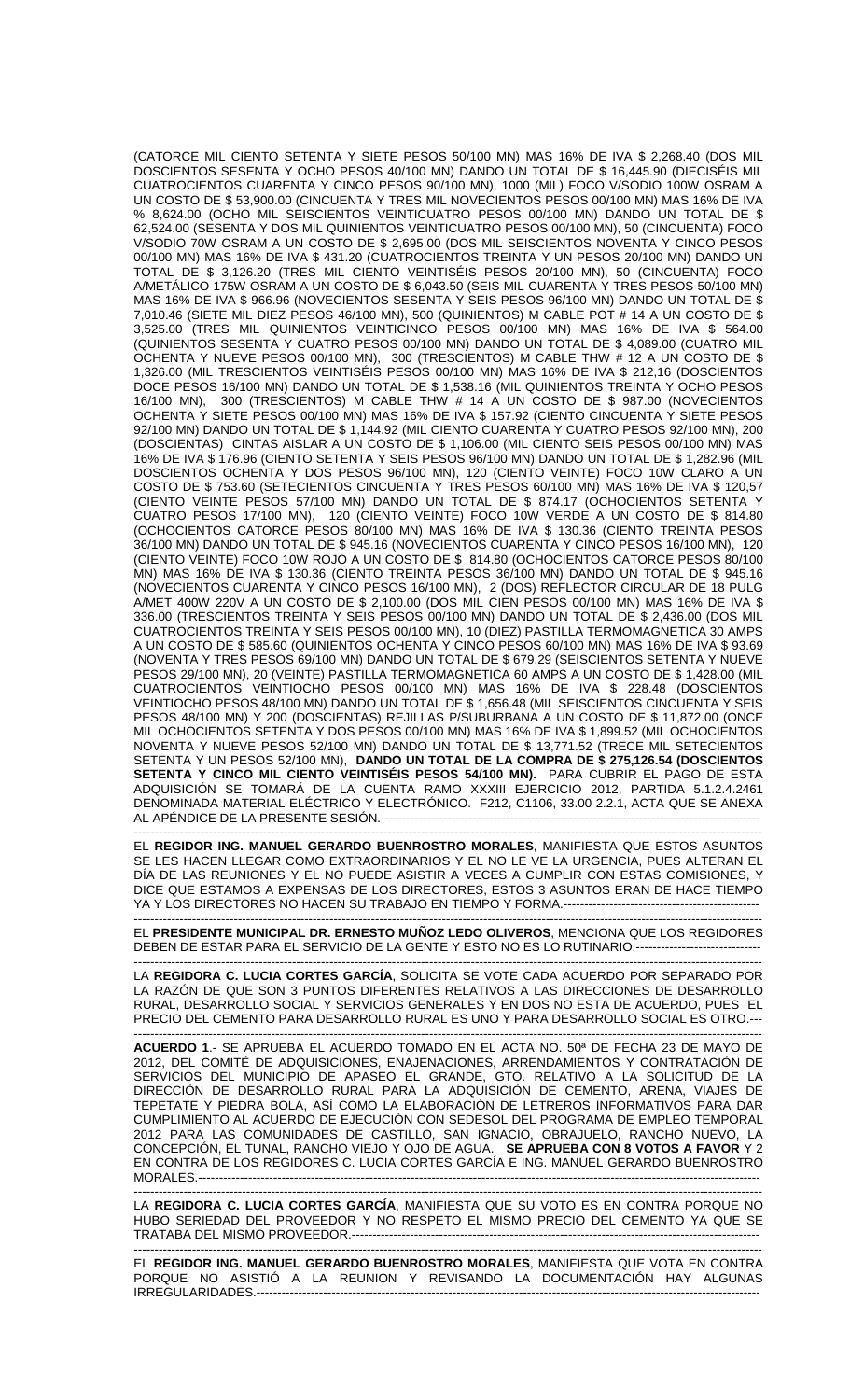------------------------------------------------------------------------------------------------------------------------------------------------------- EL **REGIDOR C. J. JESÚS NAJAR HERNÁNDEZ**, HACE EL COMENTARIO DEL PORQUE NO SE COMPRO TABIQUE ROJO, YA QUE PODRIA SER DE MAS CALIDAD QUE EL TABIQUE BLANCO.------------------------------

------------------------------------------------------------------------------------------------------------------------------------------------------- **ACUERDO 2**.- SE APRUEBA EL ACUERDO TOMADO EN EL ACTA NO. 50ª DE FECHA 23 DE MAYO DE 2012, DEL COMITÉ DE ADQUISICIONES, ENAJENACIONES, ARRENDAMIENTOS Y CONTRATACIÓN DE SERVICIOS DEL MUNICIPIO DE APASEO EL GRANDE, GTO. RELATIVO A LA SOLICITUD DE LA DIRECCIÓN DE DESARROLLO SOCIAL PARA LA ADQUISICIÓN DE MATERIAL DIVERSO PARA LA CONSTRUCCIÓN DE 50 CUARTOS PARA DAR CUMPLIMIENTO AL PROGRAMA AMPLIACIÓN DE VIVIENDA 2011 Y 2012. **SE APRUEBA CON 8 VOTOS A FAVO**R Y 2 EN CONTRA DE LOS REGIDORES C. LUCIA CORTES GARCÍA E ING. MANUEL GERARDO BUENROSTRO MORALES.---------------------------------------

LA **REGIDORA C. LUCIA CORTES GARCÍA**, MANIFIESTA QUE SU VOTO ES EN CONTRA PORQUE NO HUBO SERIEDAD DEL PROVEEDOR Y NO RESPETO EL MISMO PRECIO DEL CEMENTO YA QUE SE TRATABA DEL MISMO PROVEEDOR.--------------------------------------------------------------------------------------------------

-------------------------------------------------------------------------------------------------------------------------------------------------------

------------------------------------------------------------------------------------------------------------------------------------------------------- EL **REGIDOR ING. MANUEL GERARDO BUENROSTRO MORALES**, MANIFIESTA QUE VOTA EN CONTRA PORQUE NO ASISTIÓ A LA REUNIÓN Y REVISANDO LA DOCUMENTACIÓN HAY ALGUNAS IRREGULARIDADES.-------------------------------------------------------------------------------------------------------------------------

------------------------------------------------------------------------------------------------------------------------------------------------------- **ACUERDO 3**.- SE APRUEBA EL ACUERDO TOMADO EN EL ACTA NO. 50ª DE FECHA 23 DE MAYO DE 2012, DEL COMITÉ DE ADQUISICIONES, ENAJENACIONES, ARRENDAMIENTOS Y CONTRATACIÓN DE SERVICIOS DEL MUNICIPIO DE APASEO EL GRANDE, GTO. RELATIVO A LA SOLICITUD DE LA DIRECCIÓN DE SERVICIOS GENERALES Y ECOLOGÍA PARA LA ADQUISICIÓN DE MATERIAL ELÉCTRICO PARA EL MANTENIMIENTO DE ALUMBRADO PUBLICO. **SE APRUEBA CON 9 VOTOS A FAVOR** Y 1 EN CONTRA DEL REGIDOR ING. MANUEL GERARDO BUENROSTRO MORALES.------------------------------------------

------------------------------------------------------------------------------------------------------------------------------------------------------- EL **REGIDOR ING. MANUEL GERARDO BUENROSTRO MORALES**, MANIFIESTA QUE VOTA EN CONTRA PORQUE NO ASISTIÓ A LA REUNIÓN Y REVISANDO LA DOCUMENTACIÓN HAY ALGUNAS IRREGULARIDADES.-------------------------------------------------------------------------------------------------------------------------

-------------------------------------------------------------------------------------------------------------------------------------------------------

-------------------------------------------------------------------------------------------------------------------------------------------------------

**B). COMISIÓN DE GOBIERNO, REGLAMENTOS Y JUSTICIA MUNICIPAL.------------------------------------------------** 

**1**.- EL **SECRETARIO DEL H. AYUNTAMIENTO LIC. JUAN ANTONIO GARCÍA OLIVEROS**, DA LECTURA AL DICTAMEN NO. CGRyJM/31/04/2012 RELATIVO A LA PROPUESTA DE REGLAMENTO DE MERCADOS PÚBLICOS, TIANGUIS Y AMBULANTES PARA EL MUNICIPIO DE APASEO EL GRANDE, GUANAJUATO, EL CUAL SE RESUELVE LO SIGUIENTE: **ÚNICO**.- SE APRUEBA POR UNANIMIDAD DE VOTOS DE LOS INTEGRANTES DE LA COMISIÓN DE GOBIERNO, REGLAMENTOS Y JUSTICIA MUNICIPAL DEL H. AYUNTAMIENTO DE SOMETER A LA CONSIDERACIÓN DE ESTE PLENO EL REGLAMENTO DE MERCADOS PÚBLICOS, TIANGUIS Y AMBULANTES PARA EL MUNICIPIO DE APASEO EL GRANDE, GUANAJUATO, PARA SU APROBACIÓN Y PUBLICACIÓN EN EL PERIÓDICO OFICIAL DEL GOBIERNO DEL ESTADO DE GUANAJUATO, DICTAMEN QUE SE ANEXA AL APÉNDICE DEL ACTA DE LA PRESENTE SESIÓN.-------------------------------------------------------------------------------------------------------------------------------------------

------------------------------------------------------------------------------------------------------------------------------------------------------- **ACUERDO**.- SE APRUEBA EN LO GENERAL Y EN LO PARTICULAR EL DICTAMEN NO. CGRyJM/31/04/2012 DE LA COMISIÓN DE GOBIERNO, REGLAMENTOS Y JUSTICIA MUNICIPAL, EN EL CUAL SE APRUEBA EL REGLAMENTO DE MERCADOS PÚBLICOS, TIANGUIS Y AMBULANTES PARA EL MUNICIPIO DE APASEO EL GRANDE, GUANAJUATO, ASÍ COMO SU PUBLICACIÓN EN EL PERIÓDICO OFICIAL DEL GOBIERNO DEL ESTADO DE GUANAJUATO. **SE APRUEBA POR UNANIMIDAD**.------------------------------------------------------

------------------------------------------------------------------------------------------------------------------------------------------------------- **2**.- EL **SECRETARIO DEL H. AYUNTAMIENTO LIC. JUAN ANTONIO GARCÍA OLIVEROS**, DA LECTURA AL DICTAMEN NO. CGRyJM/33/05/2012, RELATIVO AL OFICIO CIRCULAR NO. 181 ENVIADO POR LA COMISIÓN DE DESARROLLO URBANO Y OBRA PUBLICA DEL H. CONGRESO DEL ESTADO EN EL CUAL SOLICITA COMENTARIOS U OBSERVACIONES PERTINENTES REFERENTES A LA LEY DE DESARROLLO URBANO Y DE ORDENAMIENTO ECOLÓGICO TERRITORIAL PARA EL ESTADO DE GUANAJUATO Y A REFORMAS, ADICIONES Y DEROGACIONES DE DIVERSAS DISPOSICIONES DE LA LEY DE FRACCIONAMIENTOS PARA EL ESTADO DE GUANAJUATO Y SUS MUNICIPIOS, EN EL CUAL SE RESUELVE LO SIGUIENTE: **PRIMERO**.- ESTA COMISIÓN RESULTÓ COMPETENTE PARA CONOCER DEL PRESENTE ASUNTO, DE CONFORMIDAD AL ARTÍCULO INVOCADO EN EL PROEMIO DEL PRESENTE DICTAMEN. **SEGUNDO.-** UNA VEZ ANALIZADA LA INICIATIVA FORMULADA POR DIPUTADAS Y DIPUTADOS INTEGRANTES DE LA COMISIÓN ESPECIAL DE ZONAS METROPOLITANAS, MEDIANTE LA CUAL SE EXPIDE LA LEY DE DESARROLLO URBANO Y DE ORDENAMIENTO ECOLÓGICO TERRITORIAL PARA EL ESTADO DE GUANAJUATO, Y A REFORMAS, ADICIONES Y DEROGACIONES DE DIVERSAS DISPOSICIONES DE LEY DE FRACCIONAMIENTOS PARA EL ESTADO DE GUANAJUATO Y SUS MUNICIPIOS, ESTA COMISIÓN CONSIDERA QUE NO HAY NINGUNA OBSERVACIÓN O COMENTARIO AL RESPECTO. **TERCERO.-** EN VIRTUD DE LO ANTERIOR, ESTA COMISIÓN DE GOBIERNO, REGLAMENTOS Y JUSTICIA MUNICIPAL, TIENE A BIEN SOMETER A SU CONSIDERACIÓN LA APROBACIÓN DEL PRESENTE DICTAMEN EN LOS TÉRMINOS PROPUESTOS, DICTAMEN QUE SE ANEXA AL APÉNDICE DEL ACTA DE LA PRESENTE SESIÓN.----------------------------------------------------------------------------

------------------------------------------------------------------------------------------------------------------------------------------------------- **ACUERDO**.- SE APRUEBA EL DICTAMEN NO. CGRYJM/33/05/2012 DE LA COMISIÓN DE GOBIERNO, REGLAMENTOS Y JUSTICIA MUNICIPAL, RELATIVO AL OFICIO CIRCULAR NO. 181 ENVIADO POR LA COMISIÓN DE DESARROLLO URBANO Y OBRA PUBLICA DEL H. CONGRESO DEL ESTADO EN EL CUAL SOLICITA COMENTARIOS U OBSERVACIONES PERTINENTES REFERENTES A LA LEY DE DESARROLLO URBANO Y DE ORDENAMIENTO ECOLÓGICO TERRITORIAL PARA EL ESTADO DE GUANAJUATO Y A REFORMAS, ADICIONES Y DEROGACIONES DE DIVERSAS DISPOSICIONES DE LA LEY DE FRACCIONAMIENTOS PARA EL ESTADO DE GUANAJUATO Y SUS MUNICIPIO, EN EL CUAL CONSIDERA QUE NO HAY NINGUNA OBSERVACIÓN O COMENTARIO AL RESPECTO. **SE APRUEBA POR UNANIMIDAD**.-----------------------------------------------------------------------------------------------------------------------------------

-------------------------------------------------------------------------------------------------------------------------------------------------------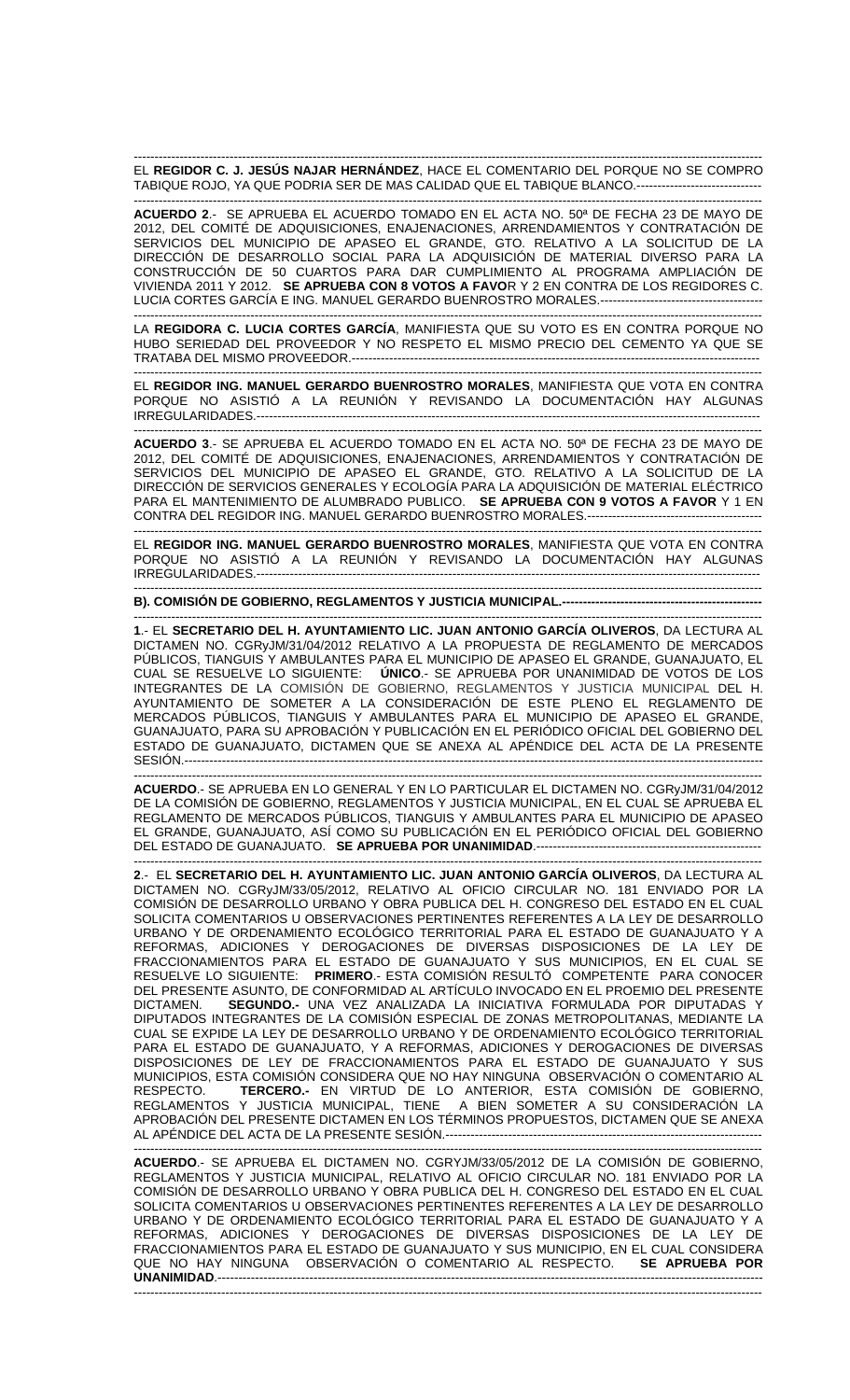**3**.- EL **SECRETARIO DEL H. AYUNTAMIENTO LIC. JUAN ANTONIO GARCÍA OLIVEROS**, DA LECTURA AL DICTAMEN NO. CGRyJM/34/05/2012, RELATIVO A LA INICIATIVA DE LEY QUE REGULA EL RÉGIMEN DE PROPIEDAD EN CONDOMINIO DE BIENES INMUEBLES PARA EL ESTADO DE GUANAJUATO, EN EL CUAL SE RESUELVE LO SIGUIENTE: **PRIMERO**.- ESTA COMISIÓN RESULTÓ COMPETENTE PARA CONOCER DEL PRESENTE ASUNTO, DE CONFORMIDAD AL ARTÍCULO INVOCADO EN EL PROEMIO DEL PRESENTE<br>DICTAMEN. (CONDIDO E UNA VEZ ANALIZADA LA INICIATIVA FORMULADA POR EL DIPUTADO SEGUNDO.- UNA VEZ ANALIZADA LA INICIATIVA FORMULADA POR EL DIPUTADO EDUARDO RAMÍREZ PÉREZ DE LA REPRESENTACIÓN PARLAMENTARIA DEL PARTIDO CONVERGENCIA, ESTA COMISIÓN CONSIDERA QUE NO HAY NINGUNA OBSERVACIÓN O COMENTARIO AL RESPECTO. **TERCERO.-** EN VIRTUD DE LO ANTERIOR, ESTA COMISIÓN DE GOBIERNO, REGLAMENTOS Y JUSTICIA MUNICIPAL, TIENE A BIEN SOMETER A SU CONSIDERACIÓN LA APROBACIÓN DEL PRESENTE DICTAMEN EN LOS TÉRMINOS PROPUESTOS, DICTAMEN QUE SE ANEXA AL APÉNDICE DEL ACTA DE LA PRESENTE SESIÓN.----------------------------------------------------------------------------

------------------------------------------------------------------------------------------------------------------------------------------------------- **ACUERDO**.- SE APRUEBA EL DICTAMEN NO. CGRYJM/34/05/2012 DE LA COMISIÓN DE GOBIERNO, REGLAMENTOS Y JUSTICIA MUNICIPAL, RELATIVO LA INICIATIVA DE LEY QUE REGULA EL RÉGIMEN DE PROPIEDAD EN CONDOMINIO DE BIENES INMUEBLES PARA EL ESTADO DE GUANAJUATO, EN EL CUAL CONSIDERA QUE NO HAY NINGUNA OBSERVACIÓN O COMENTARIO AL RESPECTO. **SE APRUEBA POR UNANIMIDAD**.---------------------------------------------------------------------------------------------------------------------------

------------------------------------------------------------------------------------------------------------------------------------------------------- **4**.- EL **SECRETARIO DEL H. AYUNTAMIENTO LIC. JUAN ANTONIO GARCÍA OLIVEROS**, DA LECTURA AL DICTAMEN NO. CGRyJM/35/05/2012, RELATIVO AL OFICIO CIRCULAR NO. 183 ENVIADO POR EL H. CONGRESO DEL ESTADO EN EL CUAL REMITE INICIATIVAS RELATIVAS A LA LEY DE RESPONSABILIDADES ADMINISTRATIVAS DE LOS SERVIDORES PÚBLICOS DEL ESTADO DE GUANAJUATO Y SUS MUNICIPIOS, LEY PARA EL EJERCICIO Y CONTROL DE LOS RECURSOS PÚBLICOS PARA EL ESTADO Y LOS MUNICIPIOS DE GUANAJUATO, LEY DE ADQUISICIONES, ENAJENACIONES, ARRENDAMIENTOS Y CONTRATACIÓN DE SERVICIOS DEL SECTOR PÚBLICO EN EL ESTADO DE GUANAJUATO; Y DE LEY DE PATRIMONIO INMOBILIARIO DEL ESTADO, EN EL CUAL SE RESUELVE LO SIGUIENTE: **PRIMERO**.- ESTA COMISIÓN RESULTÓ COMPETENTE PARA CONOCER DEL PRESENTE ASUNTO, DE CONFORMIDAD AL ARTÍCULO INVOCADO EN EL PROEMIO DEL PRESENTE DICTAMEN. **SEGUNDO.-** UNA VEZ ANALIZADAS LAS INICIATIVAS FORMULADAS POR LAS DIPUTADAS Y LOS DIPUTADOS INTEGRANTES DEL GRUPO PARLAMENTARIO DEL PARTIDO REVOLUCIONARIO INSTITUCIONAL ANTE LA SEXAGÉSIMA PRIMERA LEGISLATURA, A EFECTO DE REFORMAR Y ADICIONAR DIVERSOS ARTÍCULOS DE LA LEY DE RESPONSABILIDADES ADMINISTRATIVAS DE LOS SERVIDORES PÚBLICOS DEL ESTADO DE GUANAJUATO Y SUS MUNICIPIOS; DE LA LEY PARA EL EJERCICIO Y CONTROL DE LOS RECURSOS PÚBLICOS PARA EL ESTADO Y LOS MUNICIPIOS DE GUANAJUATO; DE LA LEY DE ADQUISICIONES, ENAJENACIONES, ARRENDAMIENTOS Y CONTRATACIÓN DE SERVICIOS DEL SECTOR PÚBLICO EN EL ESTADO DE GUANAJUATO; DE LA LEY DE OBRA PÚBLICA Y SERVICIOS RELACIONADOS CON LA MISMA PARA EL ESTADO Y LOS MUNICIPIOS DE GUANAJUATO; Y DE LA LEY DE PATRIMONIO INMOBILIARIO DEL ESTADO DE GUANAJUATO; Y LA SEGUNDA FORMULADA POR EL AYUNTAMIENTO DE LEÓN, GTO., A EFECTO DE REFORMAR EL ARTÍCULO 164, INCISO D) DE LA LEY DE HACIENDA PARA LOS MUNICIPIOS DEL ESTADO DE GUANAJUATO, ESTA COMISIÓN CONSIDERA QUE NO HAY NINGUNA OBSERVACIÓN O COMENTARIO AL RESPECTO. **TERCERO.-** EN VIRTUD DE LO ANTERIOR, ESTA COMISIÓN DE GOBIERNO, REGLAMENTOS Y JUSTICIA MUNICIPAL, TIENE A BIEN SOMETER A SU CONSIDERACIÓN LA APROBACIÓN DEL PRESENTE DICTAMEN EN LOS TÉRMINOS PROPUESTOS, DICTAMEN QUE SE ANEXA AL APÉNDICE DEL ACTA DE LA PRESENTE SESIÓN.------------------------------

------------------------------------------------------------------------------------------------------------------------------------------------------- **ACUERDO**.- SE APRUEBA EL DICTAMEN NO. CGRYJM/35/05/2012 DE LA COMISIÓN DE GOBIERNO, REGLAMENTOS Y JUSTICIA MUNICIPAL, RELATIVO AL OFICIO CIRCULAR NO. 183 ENVIADO POR EL H. CONGRESO DEL ESTADO EN EL CUAL REMITE INICIATIVAS RELATIVAS A LA LEY DE RESPONSABILIDADES ADMINISTRATIVAS DE LOS SERVIDORES PÚBLICOS DEL ESTADO DE GUANAJUATO Y SUS MUNICIPIOS, LEY PARA EL EJERCICIO Y CONTROL DE LOS RECURSOS PÚBLICOS PARA EL ESTADO Y LOS MUNICIPIOS DE GUANAJUATO, LEY DE ADQUISICIONES, ENAJENACIONES, ARRENDAMIENTOS Y CONTRATACIÓN DE SERVICIOS DEL SECTOR PÚBLICO EN EL ESTADO DE GUANAJUATO; Y DE LEY DE PATRIMONIO INMOBILIARIO DEL ESTADO, EN EL CUAL CONSIDERA QUE NO HAY NINGUNA OBSERVACIÓN O COMENTARIO AL RESPECTO. **SE APRUEBA POR UNANIMIDAD**.--

------------------------------------------------------------------------------------------------------------------------------------------------------- **5**.- EL **SECRETARIO DEL H. AYUNTAMIENTO LIC. JUAN ANTONIO GARCÍA OLIVEROS**, DA LECTURA AL DICTAMEN NO. CGRyJM/36/05/2012, RELATIVO A LA INICIATIVA POR LA QUE SE ADICIONA UNA FRACCIÓN AL ARTICULO 25 DEL REGLAMENTO DE TRANSPORTE PARA EL MUNICIPIO DE APASEO EL GRANDE, GTO., EN EL CUAL SE RESUELVE LO SIGUIENTE: **PRIMERO**.- CON FUNDAMENTO EN LO DISPUESTO POR LOS ARTÍCULOS 69, FRACCIÓN I INCISO C, 74 Y DEMÁS RELATIVOS Y APLICABLES DE LA LEY ORGÁNICA MUNICIPAL PARA EL ESTADO DE GUANAJUATO EN RELACIÓN CON LOS ARTÍCULOS 13 Y 14 DEL REGLAMENTO INTERIOR DEL AYUNTAMIENTO DE ESTE MUNICIPIO; ESTA COMISIÓN DE GOBIERNO, REGLAMENTOS Y JUSTICIA MUNICIPAL; ES COMPETENTE PARA ATENDER Y DICTAMINAR LA CUESTIÓN EN MATERIA DEL PRESENTE OCURSO, MISMA QUE FUE REMITIDA POR EL PLENO DEL H. AYUNTAMIENTO DE APASEO EL GRANDE, GUANAJUATO EN FECHA 29 DE MARZO DEL 2012 EN OCASIÓN DE LA 106ª SESIÓN ORDINARIA DEL H. AYUNTAMIENTO DE APASEO EL GRANDE, GTO. **SEGUNDO**.- DESPUÉS DE HABER ESTADO REUNIDOS LOS MIEMBROS DE LA PRESENTE COMISIÓN PREVIA CONVOCATORIA REALIZADA A LOS INTEGRANTES POR EL PRESIDENTE DE LA MISMA, EL PASADO 23 DE MAYO DE 2012 EN LA SALA DE REGIDORES; DEBATIDO Y DISCUTIDO QUE FUE EL ASUNTO CITADO EN SUPRALINEAS, SE DICTAMINA Y ACUERDA QUE POR PARTE DE LA COMISIÓN DE GOBIERNO, REGLAMENTOS Y JUSTICIA MUNICIPAL, QUE DEL ANÁLISIS A LA INICIATIVA EN ESTUDIO, SE DESPRENDE QUE EL DESARROLLO Y LA CONSOLIDACIÓN DEL SERVICIO DE TRANSPORTE EN NUESTRO MUNICIPIO EXIGEN LA PERMANENTE REVISIÓN DEL MARCO JURÍDICO PARA PERMITIR EL LIBRE EJERCICIO DE LOS DERECHOS QUE CORRESPONDEN A LOS CONCESIONARIOS Y PERMISIONARIOS DEL SERVICIO DE TRANSPORTE DE COMPETENCIA MUNICIPAL EN SUS DIVERSAS MODALIDADES O A QUIENES PRETENDEN ADQUIRIR DICHA CALIDAD, ASÍ COMO A LOS USUARIOS DE LOS MISMOS. INTRÍNSECAMENTE, LA NORMA JURÍDICA TIENE EL IMPERATIVO DE SER PERFECTIBLE, PUES EL CAMBIO CONSTANTE DE LAS CIRCUNSTANCIAS QUE ORIENTAN EL QUEHACER SUSTANTIVO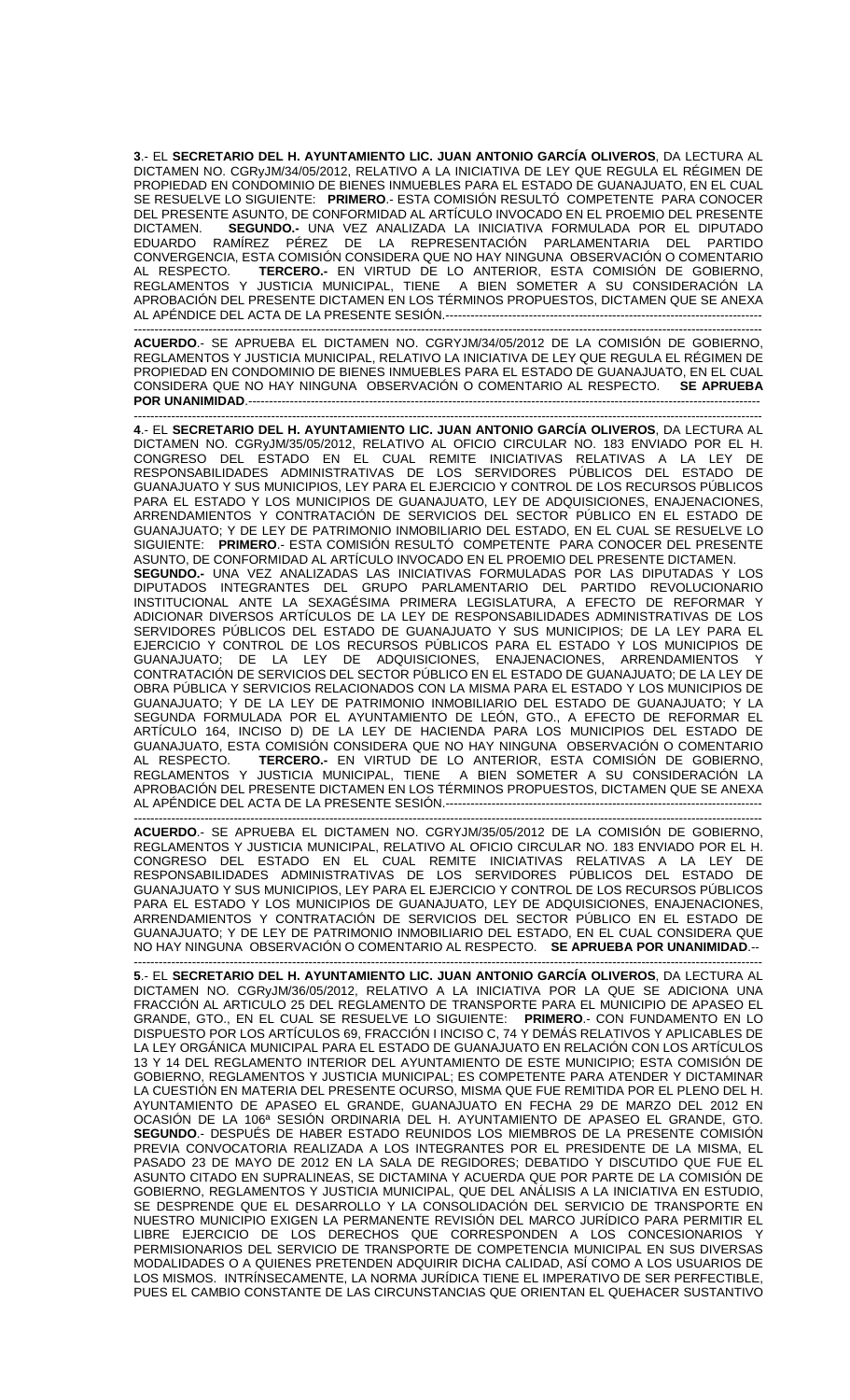DE LAS INSTITUCIONES PROPICIA QUE ESTA SE HAGA OBSOLETA CON FACILIDAD. POR ELLO, EN EL PRESENTE DICTAMEN PREVÉ LA ADICIÓN Y ADECUACIÓN CON EL FIN DE MANTENER OPERATIVIDAD Y LA LEGALIDAD QUE DE SOPORTE AL ACTUAR DE LA AUTORIDAD EN MATERIA DE TRANSPORTE. POR OTRA PARTE, ES IMPORTANTE PRECISAR LAS CONDICIONES RELATIVAS A LA ACREDITACIÓN DE LAS CAPACIDADES TÉCNICA, MATERIAL, LEGAL Y FINANCIERA PARA LA PRESTACIÓN DEL SERVICIO PUBLICO DE TRANSPORTE A QUE SE REFIERE LA LEY DE TRANSITO Y TRANSPORTE DEL ESTADO DE GUANAJUATO Y ESTE REGLAMENTO, ASÍ COMO CLARIFICAR LAS REGLAS QUE RIGEN EL PROCESO PARA EL OTORGAMIENTO DE CONCESIONES, EN AQUELLAS MODALIDADES QUE REQUIEREN DE LA CONVOCATORIA PUBLICA RESPECTIVA, POR LO QUE SURGE LA NECESIDAD DE ESTABLECER CONDICIONES DE PARTICIPACIÓN QUE PERMITAN AL MUNICIPIO PREVIO A OTORGAR UNA CONCESIÓN DEL SERVICIO PUBLICO DE TRANSPORTE EN SUS DIVERSAS MODALIDADES, DETERMINAR FEHACIENTEMENTE LAS CAPACIDADES REFERIDAS. **TERCERO**.- LOS REGIDORES INTEGRANTES DE LA COMISIÓN DE GOBIERNO, REGLAMENTOS Y JUSTICIA MUNICIPAL, ENCARGADA DEL ESTUDIO DE LA INICIATIVA, OBSERVAMOS QUE LA ADMINISTRACIÓN PUBLICA REQUIERE MODERNIZAR EL MARCO JURÍDICO PARA ESTABLECER MECANISMOS QUE IMPACTEN POSITIVAMENTE EL DESARROLLO ECONÓMICO Y SOCIAL DE LA ENTIDAD. **CUARTO**.- ES DE APROBARSE LA INICIATIVA PRESENTADA POR EL PRESIDENTE MUNICIPAL, POR LA QUE SE ADICIONA LA FRACCIÓN X DEL ARTICULO 25 DEL REGLAMENTO DE TRANSPORTE PARA EL MUNICIPIO DE APASEO EL GRANDE, GUANAJUATO, CONTENIDA EN EL PROYECTO QUE SE ADJUNTA. **QUINTO**.- REMÍTASE EL PRESENTE DICTAMEN AL C. LICENCIADO JUAN ANTONIO GARCÍA OLIVEROS, SECRETARIO DEL H. AYUNTAMIENTO, A EFECTO DE QUE LO SOMETA A CONSIDERACIÓN DEL PLENO DEL AYUNTAMIENTO PARA SU ANÁLISIS Y APROBACIÓN, DICTAMEN QUE SE ANEXA AL APÉNDICE DEL ACTA DE LA PRESENTE SESIÓN.---------------------------------------------------------------------------------------------------------------------------------------------------------------------------

**ACUERDO 1**.- SE APRUEBA EN LO GENERAL Y EN LO PARTICULAR EL DICTAMEN NO. CGRyJM/36/05/2012 DE LA COMISIÓN DE GOBIERNO, REGLAMENTOS Y JUSTICIA MUNICIPAL, EN EL CUAL ES DE APROBARSE LA INICIATIVA PRESENTADA POR EL PRESIDENTE MUNICIPAL, POR LA QUE SE ADICIONA LA FRACCIÓN X DEL ARTICULO 25 DEL REGLAMENTO DE TRANSPORTE PARA EL MUNICIPIO DE APASEO EL GRANDE, GUANAJUATO, ASÍ COMO SU PUBLICACIÓN EN EL PERIÓDICO OFICIAL DEL GOBIERNO DEL ESTADO DE GUANAJUATO. SE APRUEBA POR UNANIMIDAD.--

**ACUERDO 2.-** SE APRUEBA SE ADICIONE LA FRACCIÓN X AL ARTICULO 25 DEL REGLAMENTO DE TRANSPORTE PARA EL MUNICIPIO DE APASEO EL GRANDE, GTO., PUBLICADO EN EL PERIÓDICO OFICIAL DEL GOBIERNO DEL ESTADO NUMERO 64, SEGUNDA PARTE, DE FECHA 21 DE ABRIL DE 2006, PARA QUEDAR EN LOS SIGUIENTES TÉRMINOS:

ARTICULO 25 LA DECLARATORIA Y CONVOCATORIA…..

I A IX CONDICIONES DE PARTICIPACIÓN

## **TRANSITORIO**

ÚNICO.- SE APRUEBA QUE EL PRESENTE ACUERDO INICIE SU VIGENCIA AL CUARTO DÍA SIGUIENTE AL DE SU PUBLICACIÓN EN EL PERIÓDICO OFICIAL DEL GOBIERNO DEL ESTADO DE GUANAJUATO. **SE APRUEBA POR UNANIMIDAD.**  -------------------------------------------------------------------------------------------------------------------------------------------------------

**10. ASUNTOS GENERALES.---**

------------------------------------------------------------------------------------------------------------------------------------------------------- **I. INTERVENCION DEL SECRETARIO DEL H. AYUNTAMIENTO, LIC. JUAN ANTONIO GARCIA OLIVEROS.--** 

------------------------------------------------------------------------------------------------------------------------------------------------------- **A)**. OFICIO TM/294/12 ENVIADO POR EL ENCARGADO DE DESPACHO DE LA TESORERÍA MUNICIPAL EN EL CUAL PRESENTA LA PROPUESTA DE DONACIÓN DE BIENES QUE PERTENECÍAN AL EXTINTO IMIPE.

------------------------------------------------------------------------------------------------------------------------------------------------------- **ACUERDO**.- SE APRUEBA LA PROPUESTA DE DONACIÓN DE BIENES QUE PERTENECÍAN AL EXTINTO INSTITUTO MUNICIPAL DE INFORMACIÓN Y PLANEACIÓN ESTRATÉGICA DE APASEO EL GRANDE, GTO. (IMIPE), PRESENTADA POR LA TESORERÍA MUNICIPAL, SEGÚN ANEXOS QUE SE INCLUYEN EN EL APÉNDICE DEL ACTA DE LA PRESENTE SESIÓN. **SE APRUEBA POR UNANIMIDAD**.------------------------------

------------------------------------------------------------------------------------------------------------------------------------------------------- **B).** SOLICITUD DE GRATIFICACIÓN PARA LOS MIEMBROS DEL CONSEJO DE DESARROLLO RURAL SUSTENTABLE DE APASEO EL GRANDE.--------------------------------------------------------------------------------------------

------------------------------------------------------------------------------------------------------------------------------------------------------- **ACUERDO**.- SE APRUEBA QUE LA SOLICITUD DE GRATIFICACIÓN PARA LOS MIEMBROS DEL CONSEJO DE DESARROLLO RURAL SUSTENTABLE DE APASEO EL GRANDE, PASE A LAS COMISIONES DE HACIENDA, PATRIMONIO Y CUENTA PUBLICA Y DE DESARROLLO RURAL Y FOMENTO AGROPECUARIO PARA SU ANÁLISIS Y POSTERIOR DICTAMEN. **SE APRUEBA POR UNANIMIDAD**.----------------------------------

------------------------------------------------------------------------------------------------------------------------------------------------------- **C)**. SOLICITUD DE INCREMENTO A LA PARTIDA PRESUPUESTAL 5.1.3.8.3811 "GASTOS DE CEREMONIAL DEL H. AYUNTAMIENTO", PRESENTADA POR LA OFICIAL MAYOR.-------------------------------------------------------- -------------------------------------------------------------------------------------------------------------------------------------------------------

**ACUERDO**.- SE APRUEBA SE INCREMENTE LA CANTIDAD DE HASTA \$ 1'393,060.00 (UN MILLÓN TRESCIENTOS NOVENTA Y TRES MIL SESENTA PESOS 00/100M.N.) A LA PARTIDA PRESUPUESTAL NO. 5.1.3.8.3811 "GASTOS DE CEREMONIAL DEL H. AYUNTAMIENTO" DE OFICIALÍA MAYOR PARA LA TOTALIDAD DE LOS COSTOS PARA LA FERIA DE SAN JUAN 2012. **SE APRUEBA POR UNANIMIDAD**.------

------------------------------------------------------------------------------------------------------------------------------------------------------- **D)**. OFICIO NO. OM-238/12 ENVIADO POR LA OFICIAL MAYOR EN EL CUAL PONE A CONSIDERACIÓN EL COSTO DE LAS PULSERAS PARA EL ACCESO AL TEATRO DEL PUEBLO DE LA FERIA DE SAN JUAN 2012.----------------------------------------------------------------------------------------------------------------------------------------------- -------------------------------------------------------------------------------------------------------------------------------------------------------